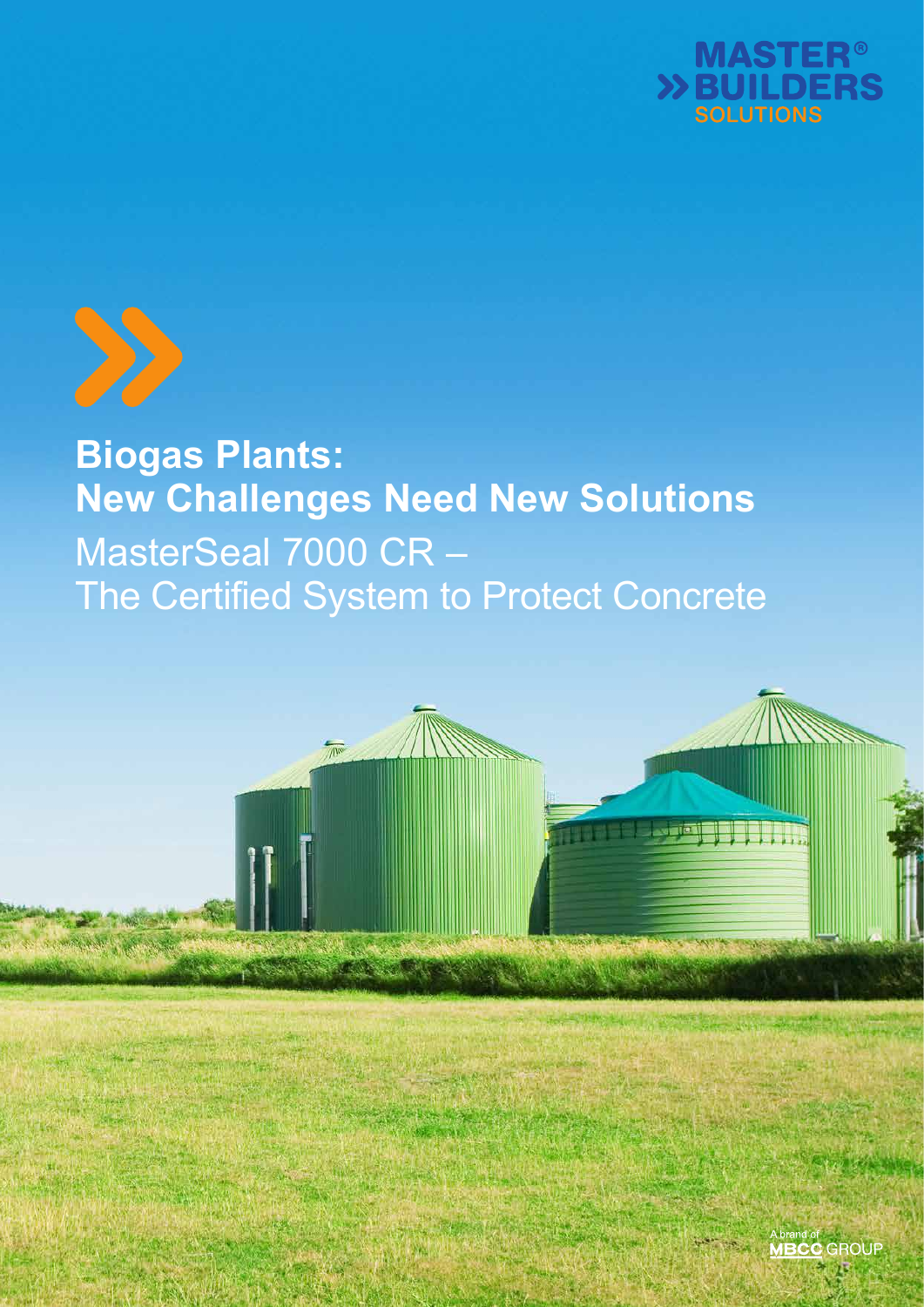

# **What Happens Inside a Biogas Digestor**

**The most challenging combination of requirements for the concrete structures in a biogas plant can be found inside the biodigestor**

2

3

4

1

6

8

7

Biogas is primarily methane  $(CH<sub>4</sub>)$  and carbon dioxide  $(CO<sub>2</sub>)$ . It may also contain small amounts of hydrogen sulphide  $(H_2S)$ , moisture and other substances. Biogas is used as a fuel; it can be used for any heating purpose, such as cooking. It can also be used in a gas engine to convert the energy in the gas into electricity and heat.

5

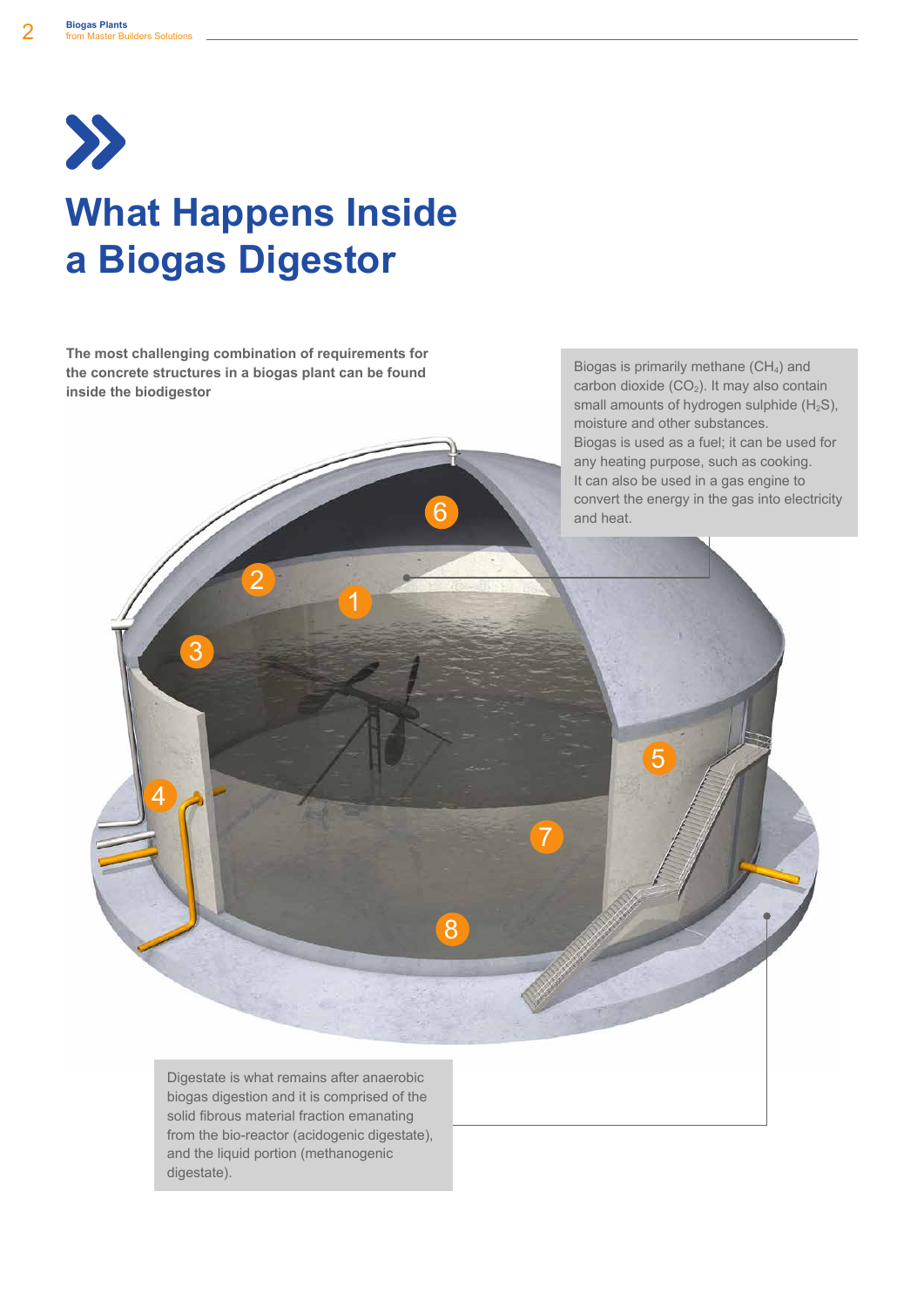# **What to Look for Choosing the Solution – 8 Factors to Consider**

**For the specific case of biogas plants, the following conditions and solution features should be considered when choosing the right solution:** 

#### 1 **Chemical resistance:**

Evaluated according EN 13529 where the loss of surface hardness of the protection system is measured after contact with some chemicals. Long term resistance, even under pressure requires a minimal loss of hardness of the membrane.

Selection of chemicals depend on the specific contact in each case, but in the situation of biogas plants, agents like sulphuric acid, organic acids or salts are to be tested. Additionally, chemical resistance to liquid manure & silage, etc will be necessary for applications in storage facilities.

#### 2 **Elastic or crack bridging characteristics:**

One of the most important characteristics of a protective coating is the capacity to remain continuous on substrateswhich may be subjected to movement. It can be measured using both static and dynamic methods (EN 1067 part 7 methods A or B) and the results are classified under EN 1504 part 2.

#### 3 **Adhesion to concrete**

Protection systems must have a complete adhesion to substrate (even if this is humid during application) to ensure durability of intervention.

#### 4 **Temperature resistance:**

The protection must withstand process temperatures between 37ºC (Mesophillic) to 55ºC (Thermophilic).

## **5** Impermeability to CO<sub>2</sub>:

The protective membrane must be impermeable to CO<sub>2</sub> to prevent carbonation of concrete and later corrosion of rebars.

#### 6 **Gas tightness:**

Final membrane must prevent gas leakages , ensuring biogas can be discharged effectively.

#### 7 **Impermeability (water tightness) against positive and negative pressure:**

The capacity of a coating, when adhered to substrate, to avoid capillary absorption can be evaluated according EN 1062 part 3.

#### 8 **Mechanical resistance:**

Abrasive wear resistance is measured according EN ISO 5470 part 1 evaluating the loss of mass after being subjected to a revolving abrasive wheel under load.

Additionally, mechanical impact resistance needs to be also evaluated by means of measuring the fall energy procedure EN ISO 6272 where the behavior (e.g. cracking or peeling from a substrate) of the membranes is checked when it is subjected to a deformation caused by a falling weight dropped under standard conditions.

|                            | <b>Process Temperature</b>                                                                   | <b>Residence times</b>                            |  |  |
|----------------------------|----------------------------------------------------------------------------------------------|---------------------------------------------------|--|--|
| With mesophilic bacteria   | Optimal interval between $37 - 41^{\circ}$ C                                                 | Typically between 15 to 30 days                   |  |  |
| With thermophilic bacteria | Optimal conditions are between 50<br>$-52^{\circ}$ C, but can be higher than 70 $^{\circ}$ C | Very fast, even allowing<br>continuous production |  |  |

#### **Type of anaerobic digestion processes**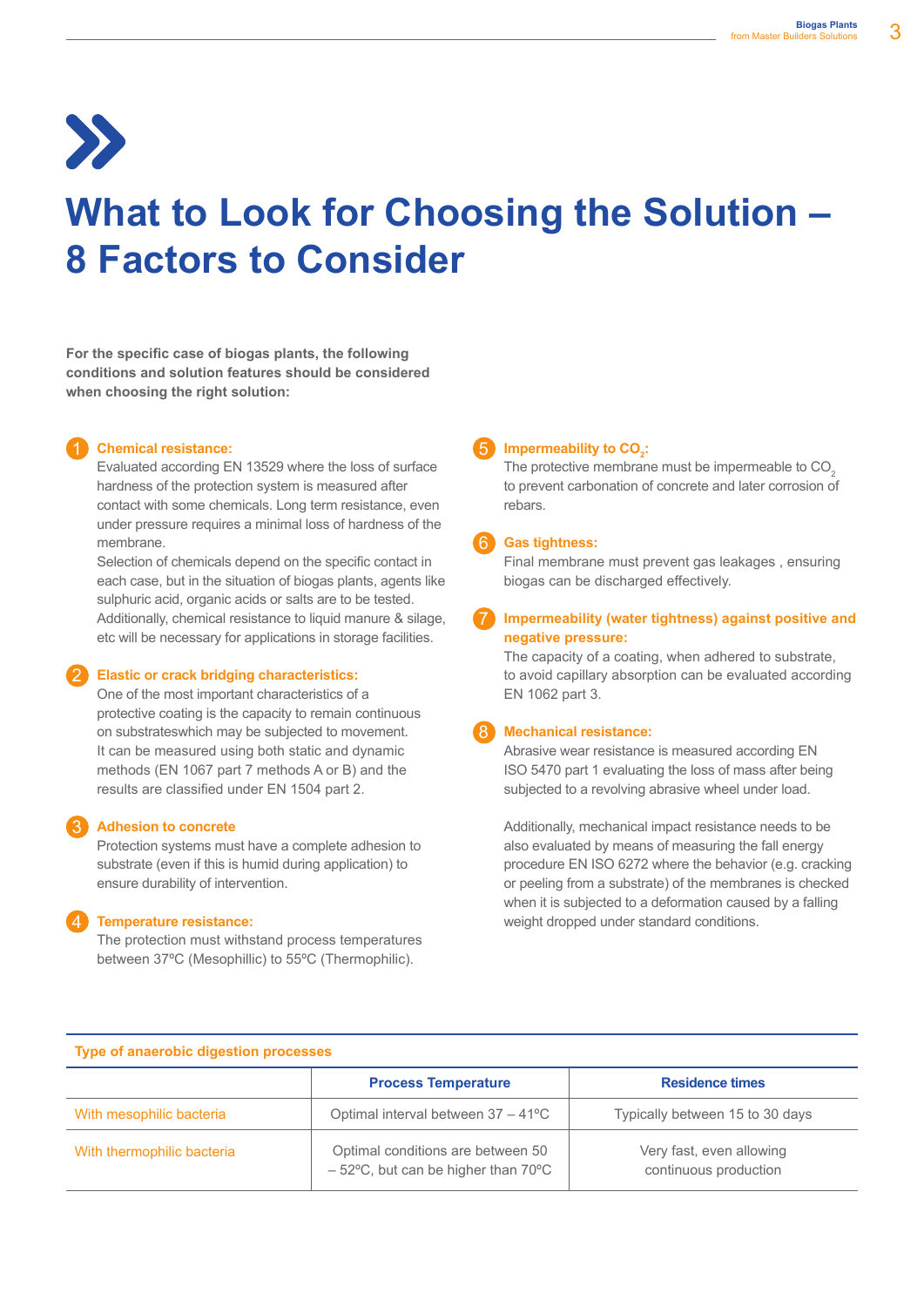

# **Our Range of Durable, Proven and Certified Systems and Solutions for Biogas Plants**

**MasterSeal 7000 CR certified by the "DIBt" (Deutsches Institut für Bautechnik) for the use in biogas facilities, tanks, bunker silos and for containment areas in storage and filling of liquid manure & silage.**



#### **MasterSeal 7000 CR**

is an elastomeric waterproofing system based on Xolutec - Technology and includes a primer (MasterSeal P 770 or MasterSeal P 385) and a membrane (MasterSeal M 790).



#### **High Chemical Resistance**

long-term chemically resistant against biogas, liquid manure and silage media



#### **0,7 mm crack bridging**

Crack-bridging for gaps of up to 0.7 mm prevents aggressive chemicals to be in contact with substrate



# **Moisture tolerance**

Including application on humid substrates



Window for manual or spray



# **Quick hardening**

Return to service only after 24 hours



#### **Resistant to process temperatures** Up to 70ºC

# **Biogas tight**

tight when used in biogas facilities and impervious to liquid when used in silo bunkers and storage tanks

## **Easy to clean**

Residues can be removed form the surface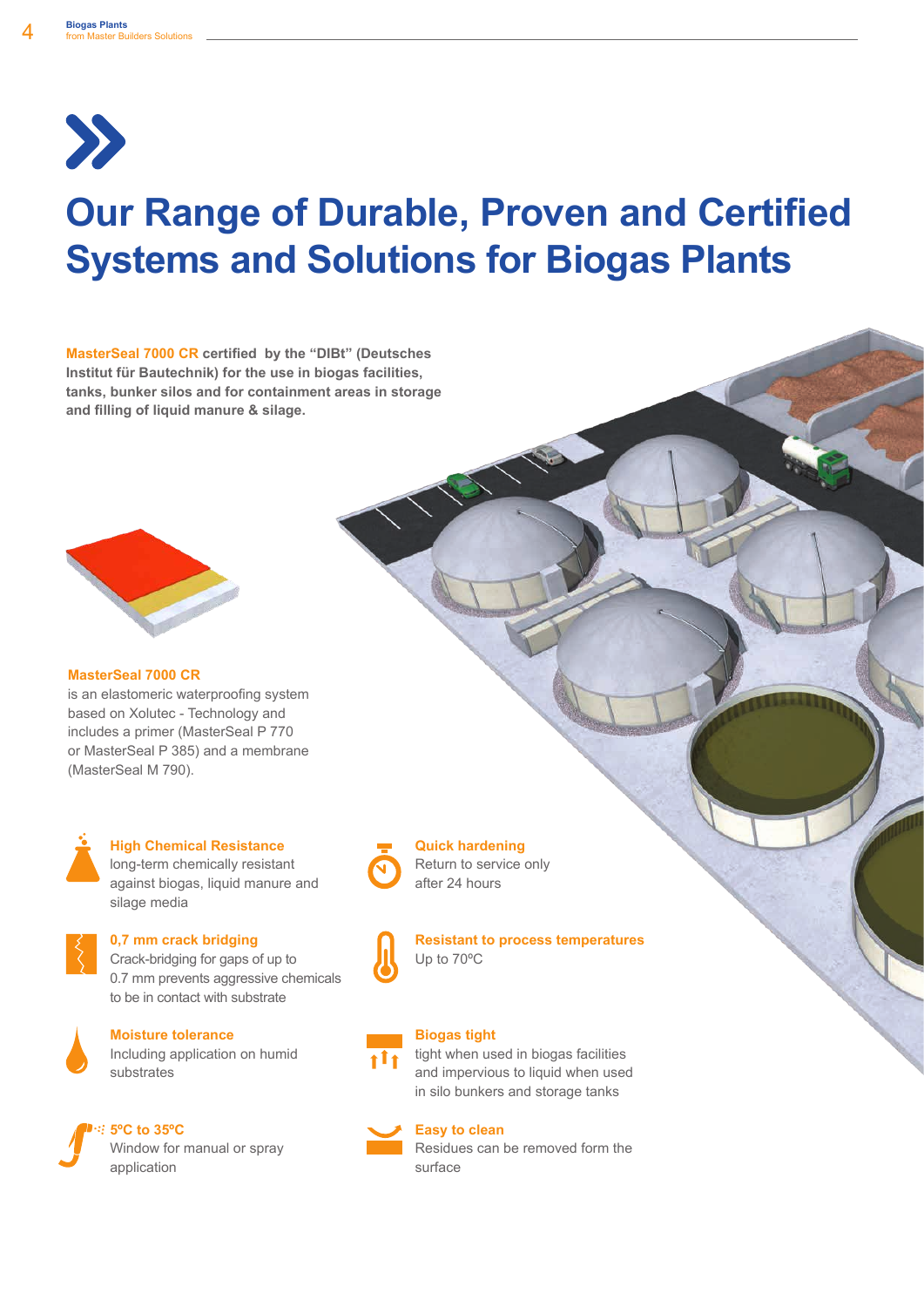

#### **Concrete Repair:**

Before installing the protective waterproofing coating, repair damaged concrete structures and create a firm surface with **MasterEmaco S 5440 RS**

#### **External protection:**

Protect concrete from carbonation in external side of the tanks with **MasterProtect 330 EL**

#### **Crack Injection:**

Structurally rebonding cracked concrete sections with **MasterInject 1380**

**Anchorings:** Fix metallic elements and machinery with **MasterFlow 960**

#### **Joint sealing**

Movement joints need to be treated with a sealing system, which resists chemically the media to be in contact with **MasterSeal 930/933**

#### **Roof waterproofing:**

Avoiding water penetration and structure damage of the tank cover with **MasterSeal Roof 2689**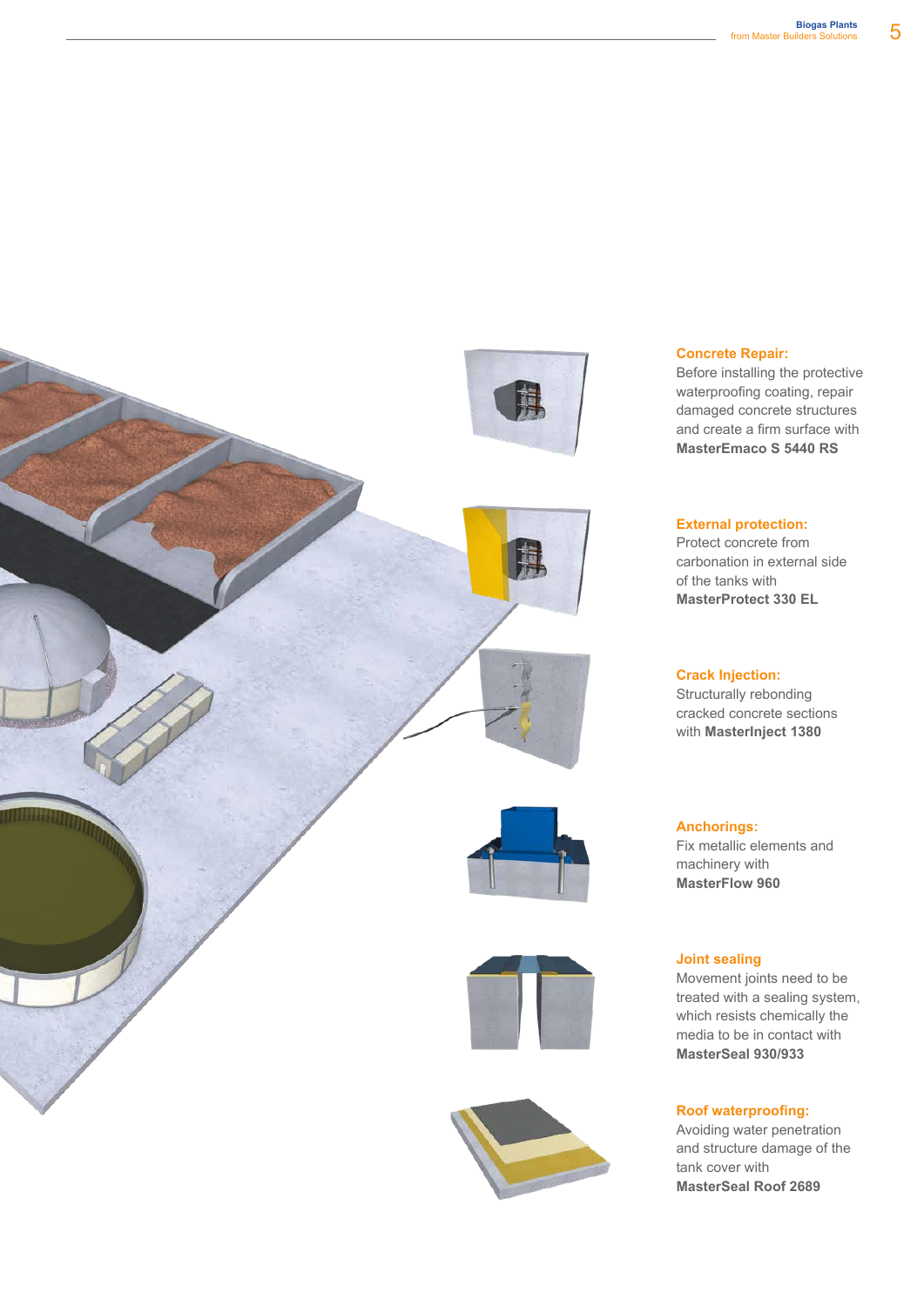$\boldsymbol{\Sigma}$ 

# **Our Systems and Solutions in an Overview**

**The overview shows 3 different systems advising solutions for steel surfaces and concrete structures that need repair and or a waterproofing and protective treatment.**

| <b>Substrate</b>                    | <b>Steel/metal</b>                                                     | <b>Concrete structure above</b>                                                                                                                | <b>Concrete structure below</b>                                                                                                                 |  |
|-------------------------------------|------------------------------------------------------------------------|------------------------------------------------------------------------------------------------------------------------------------------------|-------------------------------------------------------------------------------------------------------------------------------------------------|--|
| Preparation                         |                                                                        | ground                                                                                                                                         | ground                                                                                                                                          |  |
|                                     |                                                                        |                                                                                                                                                |                                                                                                                                                 |  |
| <b>Fast repair</b><br>(if required) |                                                                        | MasterEmaco S 5440 RS                                                                                                                          | MasterEmaco S 5440 RS                                                                                                                           |  |
| <b>Primer and</b>                   |                                                                        | $0,2-0,3$ kg/m <sup>2</sup>                                                                                                                    | 1,5 $kg/m2$                                                                                                                                     |  |
| scratch coat                        |                                                                        | MasterSeal P 770                                                                                                                               | MasterSeal P 385                                                                                                                                |  |
| Membrane                            | $0,8$ kg/m <sup>2</sup>                                                | $0,8 - 1$ kg/m <sup>2</sup>                                                                                                                    | $0,8 - 1$ kg/m <sup>2</sup>                                                                                                                     |  |
|                                     | MasterSeal M 790                                                       | MasterSeal M 790                                                                                                                               | MasterSeal M 790                                                                                                                                |  |
| <b>Return to service</b>            | 24 hours:<br>Sprayed Membrane (ready for<br>service after<br>24 hours) | 53 hours:<br>Repair (recovery after 24 hours)<br>Primer (recoating after 5 hours)<br>Sprayed Membrane (ready for<br>service after<br>24 hours) | 53 hours:<br>Repair (recovery after24 hours)<br>Primer (recoating after 5 hours)<br>+ Sprayed Membrane (ready for<br>service after<br>24 hours) |  |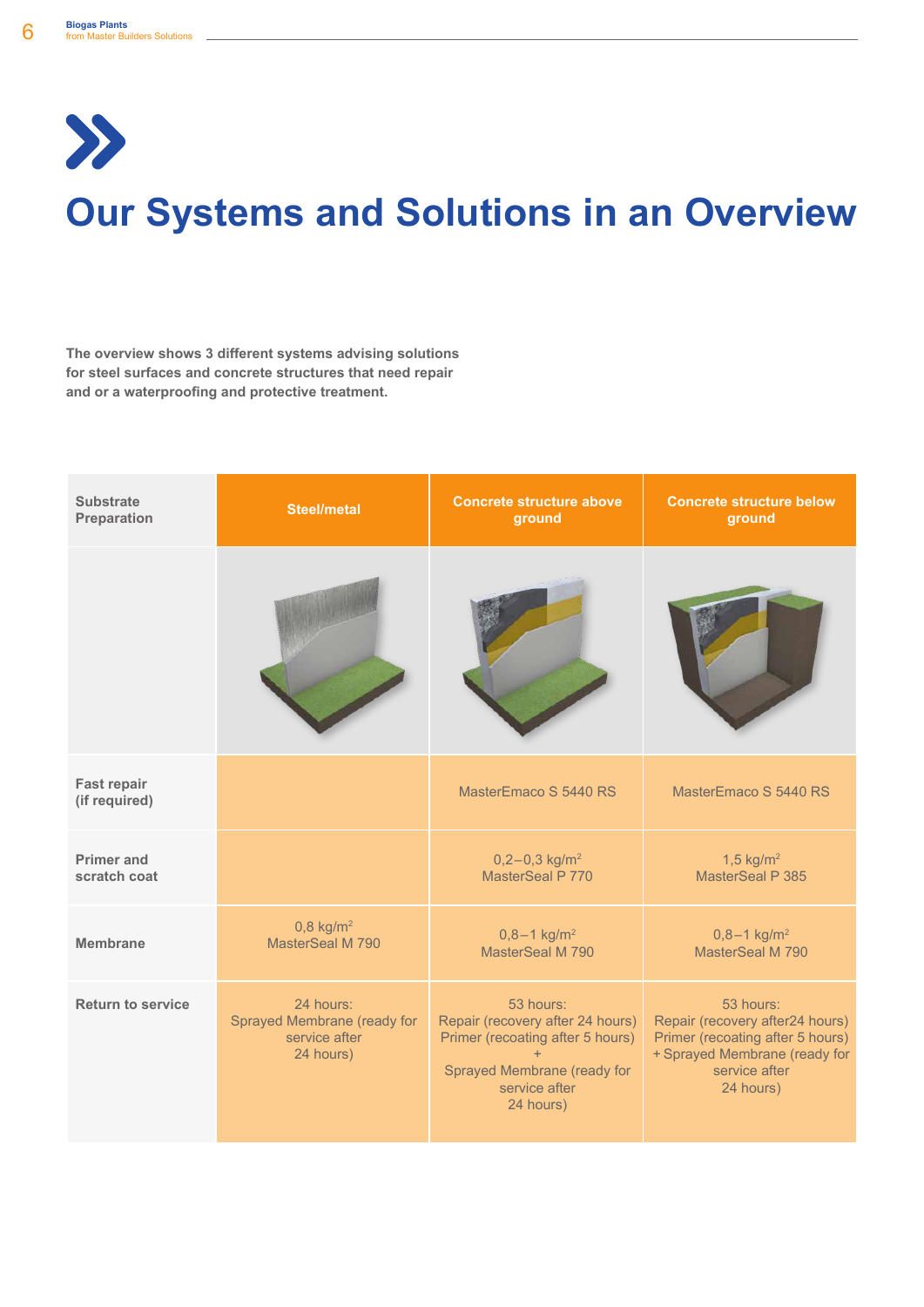

# **Building the Future with the Digital Services of Master Builders Solutions: Fast, Easy and Smart**



Find real cases where challenges in biogas plants were solved and much more job references

**masterseal-7000cr.master-builders-solutions.com**



# **Online Planning Tool**

The Online Planning tool is designed especially for specifiers, planners and engineers. It helps you define the solution you are looking for by industry and building type, and download a customized specification report including BIM objects, certificates and full product-related documentation in only 3 steps. Start now!



# **online-planning.master-builders-solutions.com**



### Discover more about MasterSeal 7000 CR

**water-infrastructure-experiences.master-builders-solutions.com**



# Solunaut

Solunaut is a tool designed for all professionals in the construction industry. It provides an overview of our solutions by application in the food and beverage, chemical and waste-water industry, including TDS and the possibility of contacting us directly if there are any questions.

**solunaut.master-builders-solutions.com**



# **Master Builders Solutions Social Media**

Stay connected with us on our social media to obtain the latest information on our product solutions, information, videos and events!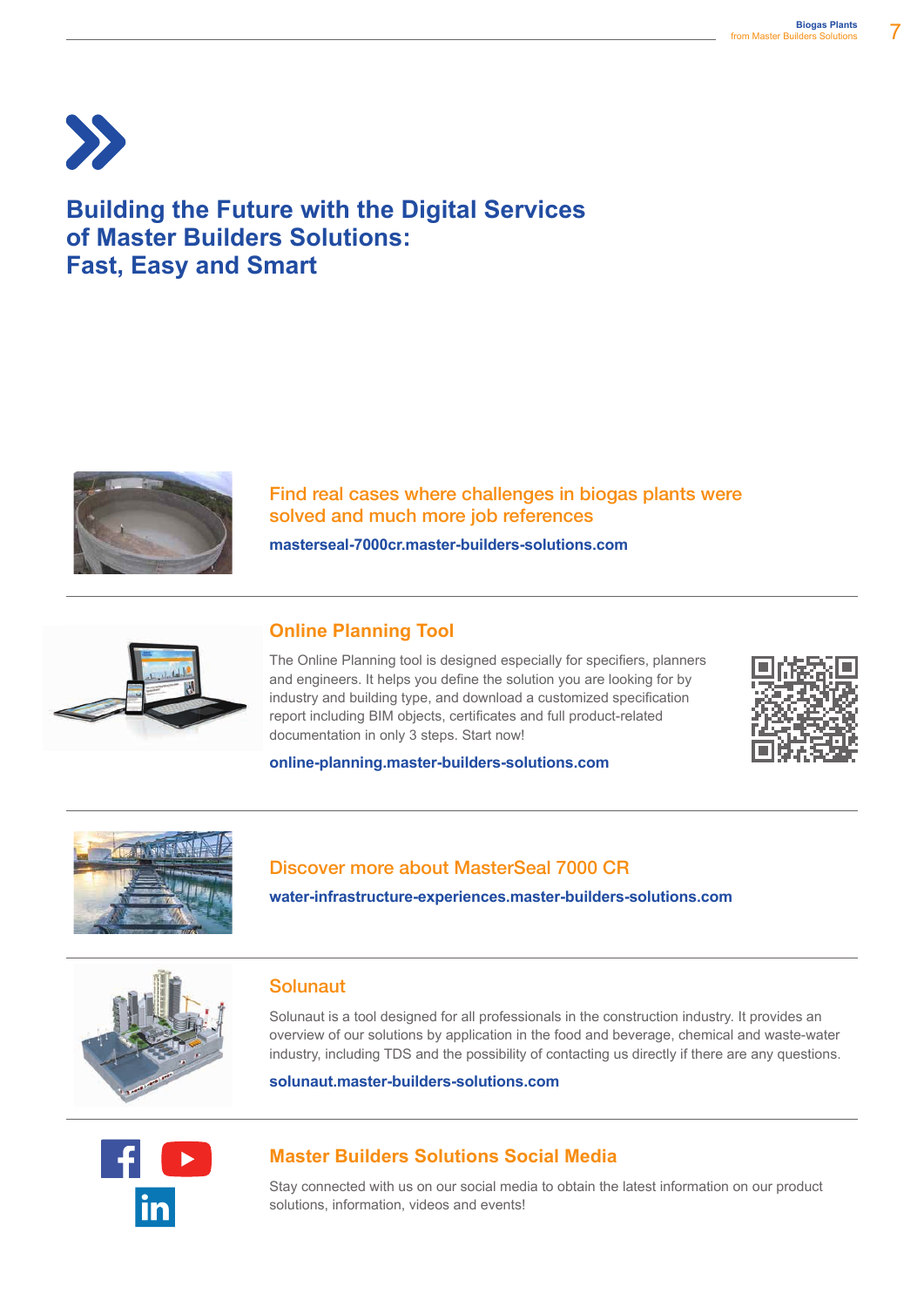

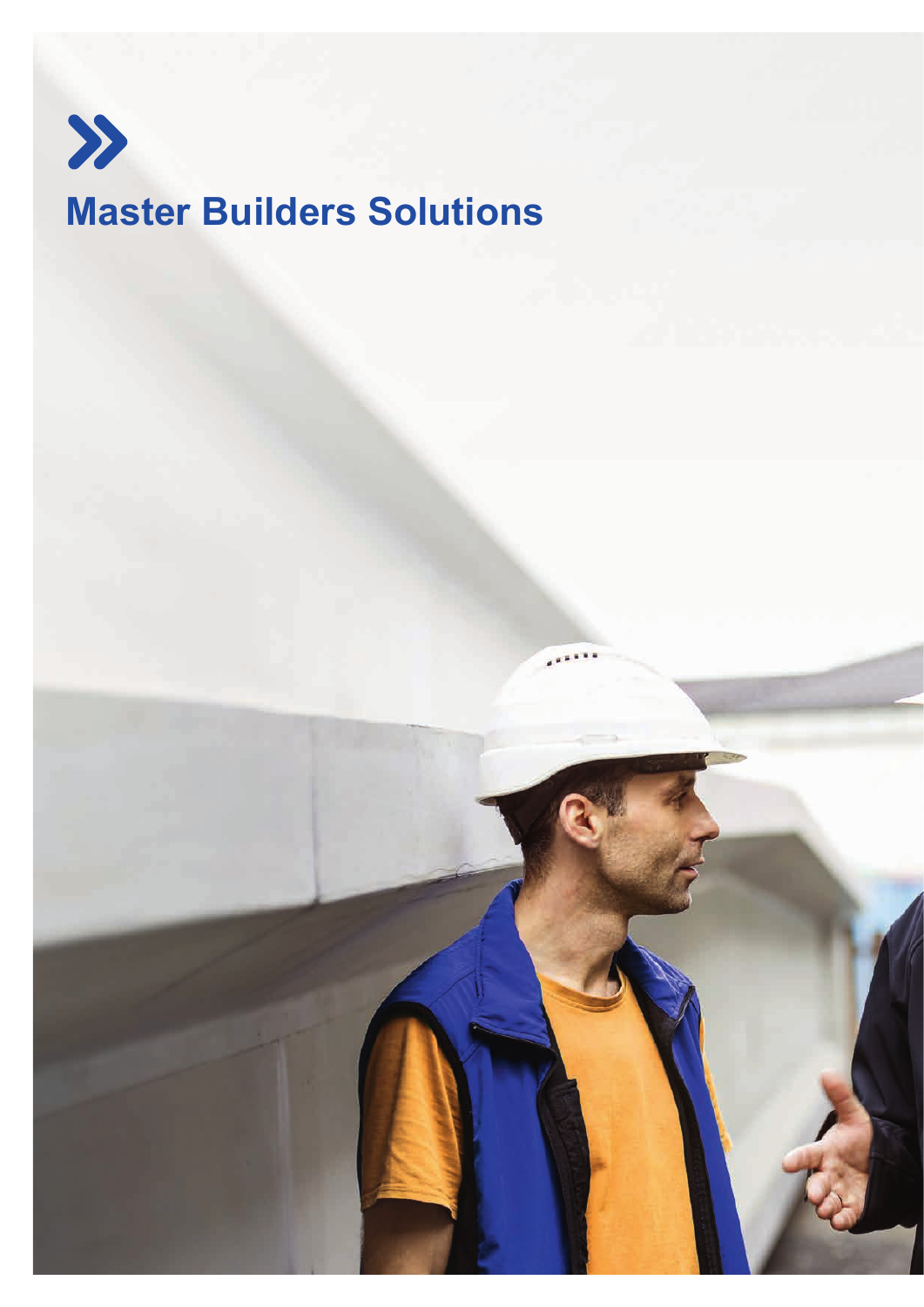$-111$ 

The Master Builders Solutions brand brings all of our expertise together to create chemical solutions for new construction, maintenance, repair and renovation of structures. Master Builders Solutions is built on the experience gained from more than a century in the construction industry. The know-how and experience of a global community of construction experts form the core of Master Builders Solutions.

We combine the right elements from our portfolio to solve your specific construction challenges. We collaborate across areas of expertise and regions and draw on the experience gained from countless construction projects worldwide. We leverage global technologies, as well as our in-depth knowledge of local building needs, to develop innovations that help make you more successful and drive sustainable construction.

The comprehensive portfolio under the Master Builders Solutions brand encompasses concrete admixtures, cement additives, solutions for underground construction, waterproofing solutions, sealants, concrete repair & protection solutions, performance grouts, performance flooring solutions and solutions for on- and offshore wind energy.

# Our comprehensive portfolio

- Concrete admixtures
- Cement additives
- **Chemical solutions for underground construction**
- Waterproofing solutions
- Sealants
- **EX Concrete repair and protection solutions**
- Performance grouts
- Wind turbine grouts
- **Performance flooring solutions**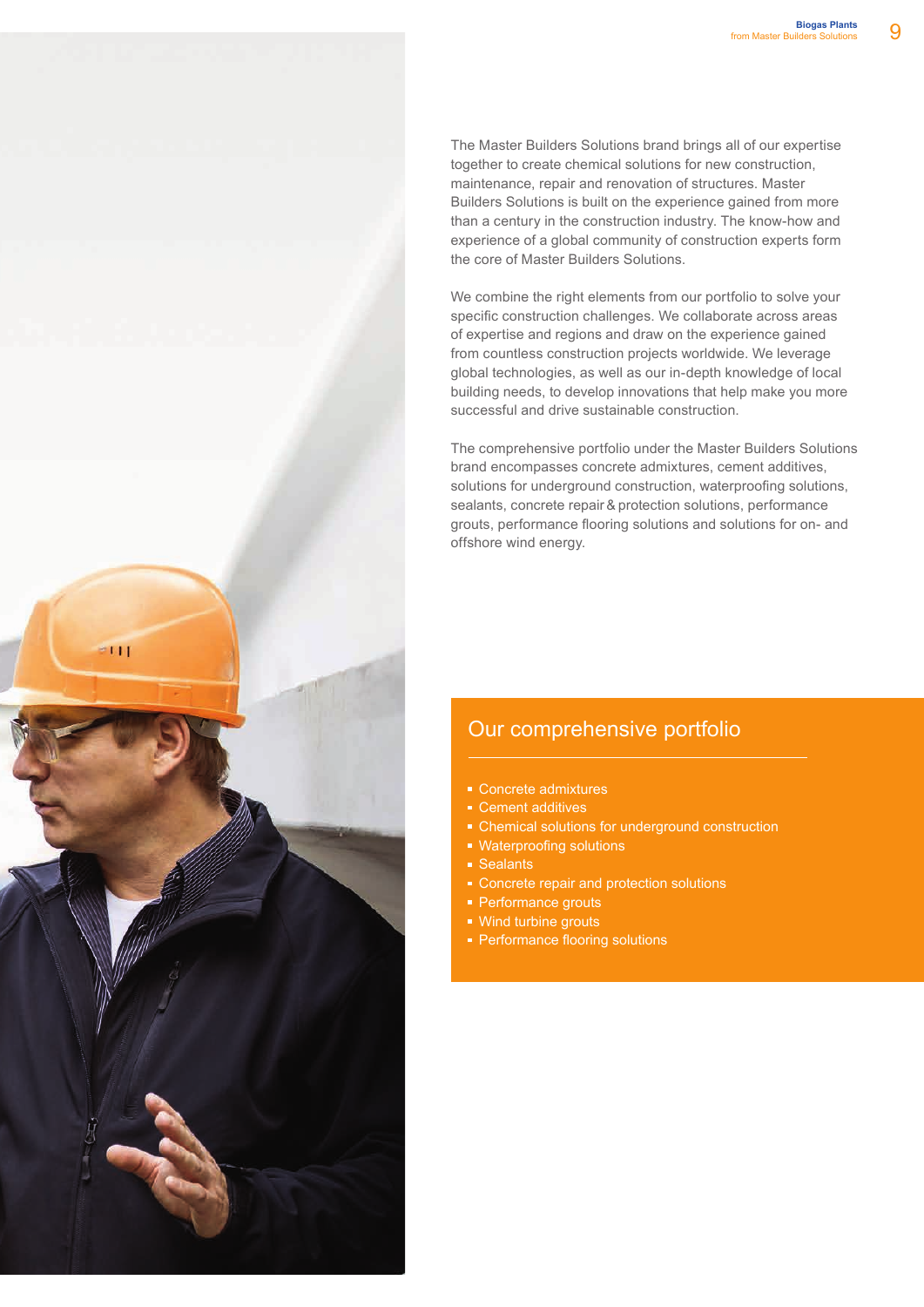